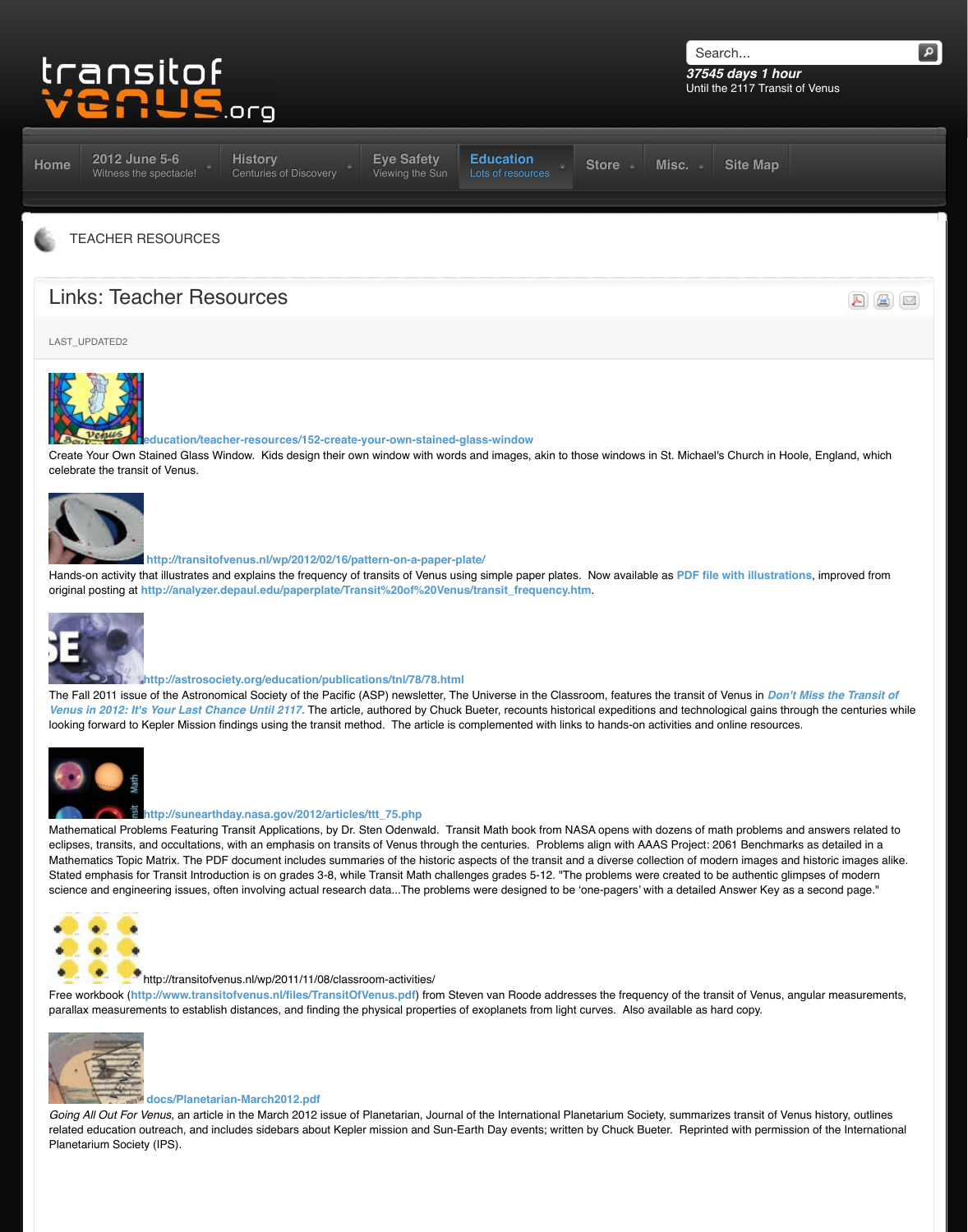

http://analyzer.depaul.edu/paperplate/transit

The *[Transit of Venu](http://kepler.nasa.gov/education/)s* [program features a combined DV](http://kepler.nasa.gov/education)D and data CD set, an audio CD, a slide set of 200 emphasizing the 2004 transit of Venus, can be used as a stand-alone show or as part of a planetarium pa and supporting documents. See http://analyzer.depaul.edu/paperplate/transit.htm for more information the Gr[eat Lakes Planetarium A](http://kepler.nasa.gov/education/activities/)ssociation.



#### **education/science-math/316-activity-pixel-count**

[Pixel Count Activity](http://www.transitofvenus.org/education/teacher-resources/172-links-teacher-resources) has student plot the decrease in light received from a star that has a planet transiting i



#### **http://www.knowitall.org/nasa/pdf/connect/Venus\_Transit.pdf**

*[Venus Transit, Edu](http://www.transitofvenus.org/education/teacher-resources/172-links-teacher-resources)cator Guide with Activities in Mathematics, Science, and Technology*; from NASA Conn



- http://universe.utoronto.ca/wp-content/uploads/2012/02/12feb17\_tdsb\_eureka\_transit\_work Using Transits to Find Exoplanets, a teacher's guide for an activity for Grade 9 science; from the D
- **http://universe.utoronto.ca/wp-content/uploads/2012/02/How-Far-is-the-Sun-Worksheet.pdf** How Far is the Sun?, "a mathematically intensive worksheet suitable for use in Grade 11 or 12 phy Astrophysics, University of Toronto.

#### **http://lcogt.net/education/activity/measure-diameter-sun#overlay-context=**

Measure the Diameter of the Sun, from Las Cumbres Observatory Global Telescope Network

#### **http://www.exo.net/~pauld/Ven[us/eclipseTransit2012.htm](http://analyzer.depaul.edu/paperplate/transit.htm)**

*Eclipses, transits, and extra solar planets*, a workshop by Linda Shore, Paul Doherty and Eric Muller

- **[http://www](http://www.transitofvenus.org/education/teacher-resources/172-links-teacher-resources).exo.net/~pauld/activities/astronomy/transitvenus/transitofvenus.htm** Finding the Astronomical Unit; a math root from Paul Doherty
- **http://www.exo.net/~pauld/Venus/TransitOfVenus.pdf** Transit of Venus: A Scale Model, from Linda Shore of Exploratorium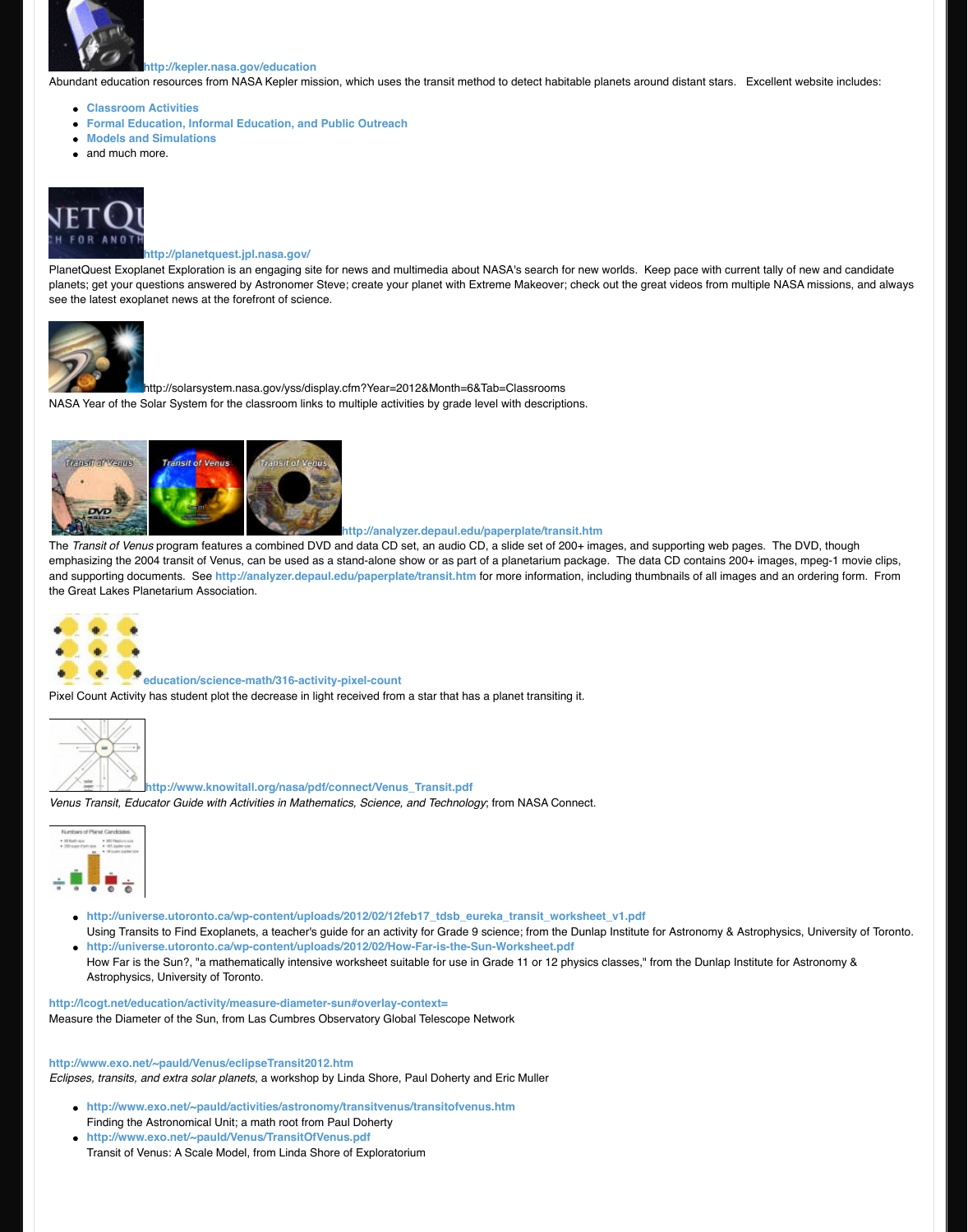[of the June 2004 T](http://www.transitofvenus.org/education/teacher-resources/172-links-teacher-resources)ransit of Venus." Eighteen activities engage grades K-12 in multiple subject areas:

- **Two Views of the Universe** (K-6; Science and Geography) Students build two views (Aristotle's and Copernicus') of t
- Collage of Geometric Shapes (K-5; Mathematics, Art) Students identify different geometric shapes and use the differences in the building of Collage of Geometric Shapes.
- **Shadow Games** [\(K-5; Science, Measurement\) Students discover how light source, object, and distance a](http://www.transitofvenus.org/education/teacher-resources/331-the-sky-for-homeschoolers-a-beyond)ffect the sha
- **Silhouette Outlines** (4-6; Science, Measurement, Art) Students document how light source, object, and distance affect the shadow's shall sidence affect the shadow's shall sidence affect the shadow's shall sidence affect t
- **Paper Plate Observation** (4-6; Science, Measurement) Students simulate the documentation of the Transit using pap
- **Expedition Stories from the Transit of Venus (6-12; Science, Creative Writing, History, Geography) Students write a**
- [Collecting and Using Data on the Common Events](http://analyzer.depaul.edu/paperplate/Transit%20of%20Venus/JayRyan.htm) (4-12; Science, Mathematics) Students create data tables, colle
- **Investigating Longitude and Latitude** (4-6; Science, Measurement, Geography) Students use longitude and latitude
- [Cardboard Tube Telescope](http://analyzer.depaul.edu/paperplate/Transit%20of%20Venus/JayRyan.htm) (4-6; Science, Astronomy) Students build telescopes from cardboard tubes that can be u
- **Vocabulary Enrichment (7-9; English, Spelling) Students learn the meaning and spelling of various terms associated**
- **Using Means, Medians and Modes** (4-9; Mathematics, Statistics) Students calculate means, medians and modes for
- **[Using Triang](http://www.transitofvenus.org/education/teacher-resources/172-links-teacher-resources)ulation** (6-12; Mathematics, measurement) Students use triangulation techniques to determine measure
- **Measurement Conversion (3-8; Measurement) Students identify common and uncommon measurements and build only that**
- **Expedition Diaries** (7-9; History, Creative writing) Students choose an expedition to research, form expedition teams, **On the Shoulders of Giants** (10-12; Science, history) Students research the important astronomers and scientists and
- **Putting the Transits in Context (10-12; Science, history) Students research the important events that were taking pla** influenced the expeditionary teams.
- **The Transit in Pictures** (10-12; Science, art and media) Students write screenplay and produce movie or animation c
- **[And now a w](http://www.transitofvenus.org/education/teacher-resources/172-links-teacher-resources)ord from our sponsor...** (10-12; Science, art and media) Students write and produce public service con viewing.



# http://sunearth.gsfc.nasa.gov/sunearthday/2004/index\_vthome.

[Don't miss this exte](http://www.transitofvenus.org/education/teacher-resources/172-links-teacher-resources)nsive collection of resources from the fun folks at NASA's then-named Sun-Earth Connection

- Find out "**What's Happening in Your Area?**"
- **http://sunearth.gsfc.nasa.gov/sunearthday/2004/vt\_edu2004\_kit.htm** Register and get a **free** Sun-Earth Day kit--a packet of transit of Venus resources from NASA.
- **http://sunearth.gsfc.nasa.gov/sunearthday/2004/vt\_kinder\_ownstar.htm** *[Our Very Own Star: The](http://www.sil.si.edu/exhibitions/chasing-venus/teachers/lessonplan1.htm) Sun*, an animated story for children, accompanied by coloring sheets; in E
- **[http://sunearth.gsfc.nasa](http://www.sil.si.edu/exhibitions/chasing-venus/teachers/lessonplan2.htm).gov/sunearthday/2004/vt\_edu2004\_ten.htm** [Ten Things Yo](http://www.sil.si.edu/exhibitions/chasing-venus/teachers/lessonplan3.htm)u Thought You Knew About Sun-Earth Science. A list of common and uncommon, f
- **[http://svs-f.gsfc.](http://www.sil.si.edu/exhibitions/chasing-venus/teachers/lessonplan4.htm)nasa.gov/~wfeimer/SEC/Gen\_SEC/IP/Transit.mpg** *[Venus Transit Animatio](http://www.sil.si.edu/exhibitions/chasing-venus/teachers/lessonplan5.htm)n,* from the NASA Goddard Space Flight Center Scientific Visualization Studio.

Featur[ed activities:](http://www.sil.si.edu/exhibitions/chasing-venus/teachers/lessonplan6.htm)

- **[Magnetic Reversals http://imag](http://www.sil.si.edu/exhibitions/chasing-venus/teachers/lessonplan8.htm)e.gsfc.nasa.gov/poetry/venus/Reversal.html** [Fact and Fiction-Student](http://www.sil.si.edu/exhibitions/chasing-venus/teachers/lessonplan9.htm)s compare two science fiction stories and a scientific appraisal about wha [critically evaluate fict](http://www.sil.si.edu/exhibitions/chasing-venus/teachers/vocquiz.html)ional claims to identify factual errors.
- **[Magnetic Variations http://im](http://www.sil.si.edu/exhibitions/chasing-venus/teachers/lessonplan10.htm)age.gsfc.nasa.gov/poetry/venus/MagRev.html** [Students use tabu](http://www.sil.si.edu/exhibitions/chasing-venus/teachers/lessonplan11.htm)lated data to create a graph of Earth's magnetic intensity. They forecast when, or
- **[Timing the Transit of V](http://www.sil.si.edu/exhibitions/chasing-venus/teachers/lessonplan12.htm)enus http://image.gsfc.nasa.gov/poetry/venus/Vtime.html** [Students perform](http://www.sil.si.edu/exhibitions/chasing-venus/teachers/lessonplan13.htm) basic time calculation exercises based on actual historic transit timing data. Topi [conversion.](http://www.sil.si.edu/exhibitions/chasing-venus/teachers/lessonplan14.htm)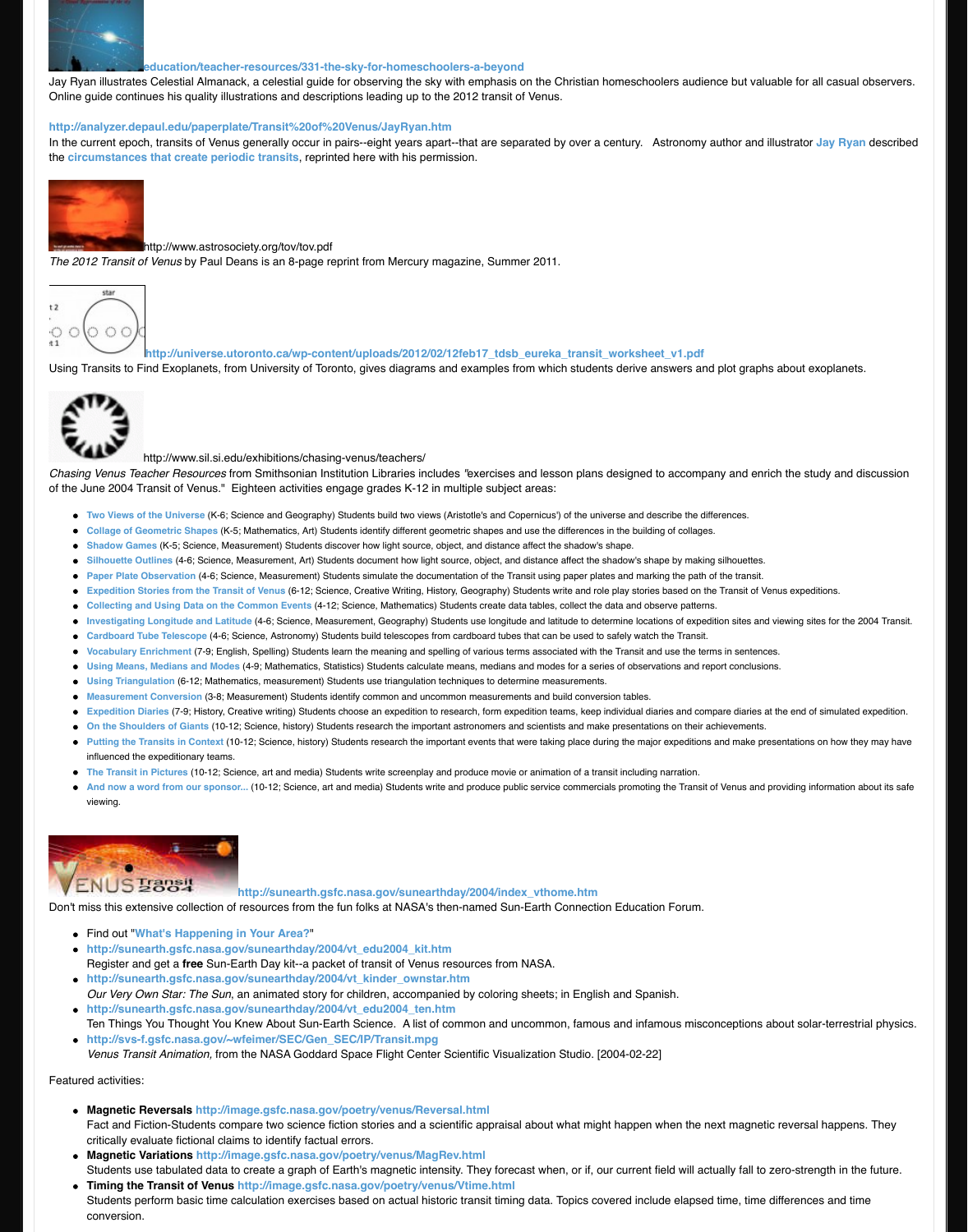

**http://www.vt-2004.org**

The European Southern Observatory led an extensive program in 2004 that was loaded with information-enthusiasts.

**http://www.eso.org/outreach/ed[uoff/vt-2004/index.html](http://sunearth.gsfc.nasa.gov/sunearthday/2004/2004images/HabitablePlanets.pdf)**

A global observing program in which participants contribute data to determine the distance from the sun to European Association for Astronomy Education (EAAE).

- **http://www.imcce.fr/vt2004/en/fiches\_eng.html** Education sheets for teachers.
- **http://www.imcce.fr/vt2004/en/cdrom\_eng.html** CD ROM of historical documents.



http://www.oocities.org/hazarry/astronomy/Modelling\_and\_the

*[Modeling and the T](http://www.transitofvenus.org/education/teacher-resources/172-links-teacher-resources)ransit of Venus*, by David Quinn and Ron Berry, University of Queensland. In this math generate a model of Venus' orbit that will allow us to identify when an alignment will occur, and whether th

# **http://oklo.org/**

The Systemic Weblog, written by Greg Laughlin, reports recent developments in the field of extrasolar planety [astronomical research work. Tutoria](http://www.transitofvenus.com.au/)ls show how to use the **Systemic Console**, an advanced program the detect and characterize planets."

# **http://www.ase.org.uk/htm/members\_area/journals/ssr/ssr\_mar\_pdf/ssr\_pg95-100.pdf**

[Transit of Venus](http://www.eso.org/outreach/eduoff/vt-2004/index.html) a Stroke of Luck for Teachers, by Arkan Simaan; School Science Review, March 2004, 8 this phenomenon and its historic and scientific importance. It then proposes a few ideas for educational ad interest."



http://www.noao.edu/education/ighelio/solar\_music.html

*Solar Music - Helioseismology*,"encourages students to realize you can learn about an object by listening [inside of the Sun." From National Optical Astronomy Obse](http://www.eso.org/outreach/eduoff/vt-2004/index.html)rvatories (NOAO), 1999.

# **http://lyra.colorado.edu/sbo/manuals/apsmanuals/planetdistances.pdf**

Lesson plan describes how to measure the Astronomical Unit using the *Voyager II* software; (PDF file).



# **http://solar-center.stanford.edu/singing/singing.html**

The Si[nging Sun is a recording of acoustical pressure wav](http://www.imcce.fr/vt2004/en/cdrom_eng.html)es in the Sun made by carefully tracking moven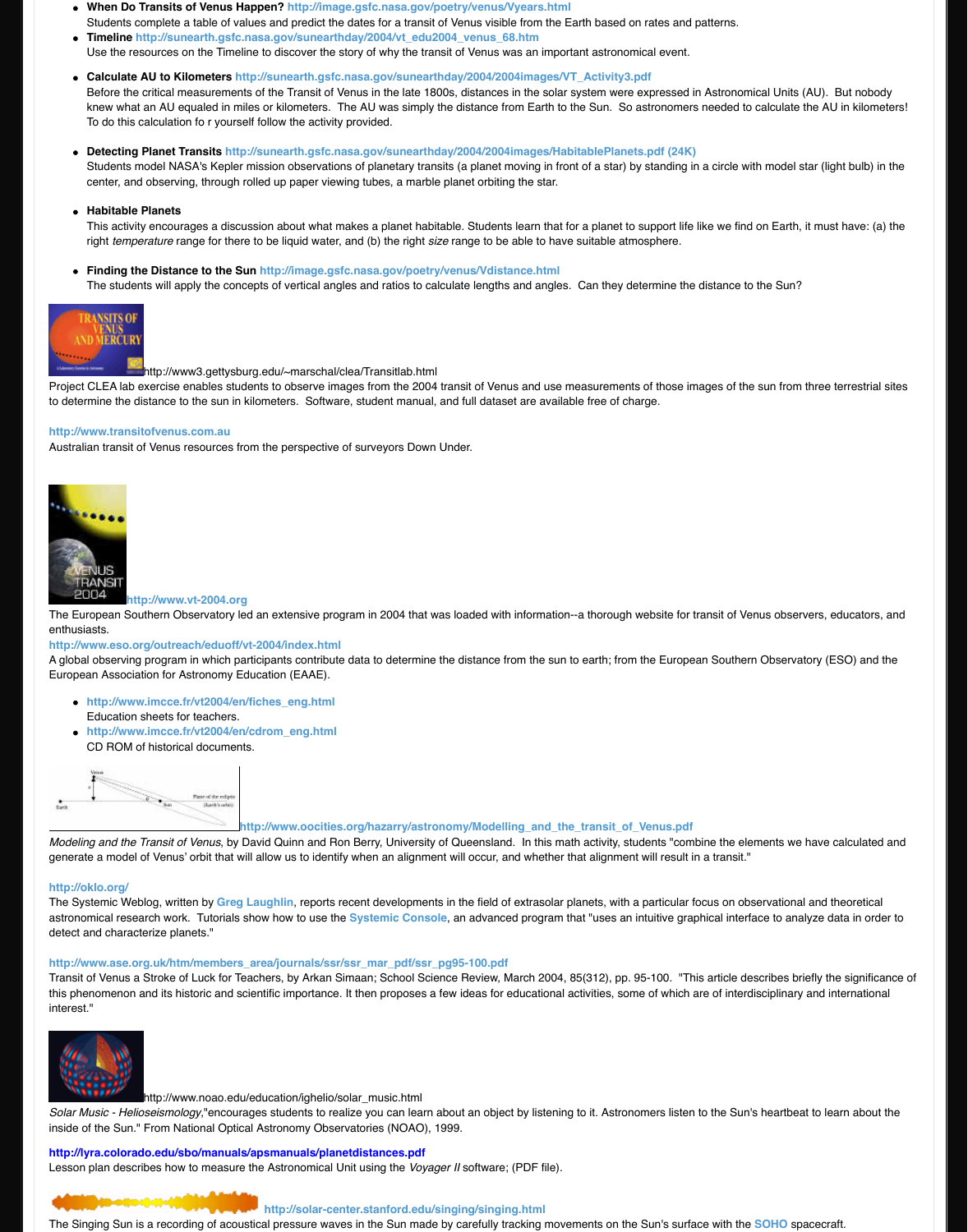#### [BROKEN LINK](http://skolor.nacka.se/samskolan/eaae/summerschools/TOV0.html)



# **http://www.bridgewater.edu/departments/physics/ISAW/Transit-1.html**

[With this simulation](http://www.transitofvenus.org/education/teacher-resources/172-links-teacher-resources) you try to detect exoplanets using observations of transits. After you select a star fror graphs and other data, from which you calculate the orbital information.



# **http://eclipse.astroinfo.org/transit/venus/project2004/index.html**

ProjectVenus 2004 is "an observational project of amateur astronomers to determine the scale of the sola [investigate the hist](http://www.transitofvenus.org/education/teacher-resources/172-links-teacher-resources)orical calculations and observations, set up new procedures, prepare the observation a

# **http://didaktik.physik.uni-essen.de/~backhaus/VenusProject.htm**

"Observing, Photographing and Evaluating the Transit of Venus," a global observing program in which par earth.



# **[http://www.astronomy.no](http://www.venus-transit.de/PlanetMotion/index.html)/venus080604.html**

Teache[r activities address th](http://www.venus-transit.de/geocentric/index.html)e circumference of earth, parallax, distance to the sun, and Kepler's Laws. S and m[ore. In 2004 the](http://www.venus-transit.de/TransitMotion/index.htm) organizers in Norway sought other observers for global project.



http://solar-center.stanford.edu/activities.html

[Stanford Solar Cen](http://www.bridgewater.edu/departments/physics/ISAW/Transit-1.html)ter offers "exciting activities, images, interactive tools, text, and other resources to let y



#### **www.sunderstanding.net**

Measure the universe with a string and a stone. A series of activities allow students to measure the distar [size of the Earth; fr](http://www.transitofvenus.org/education/teacher-resources/172-links-teacher-resources)om Vivek Monteiro.

# **http://lyra.colorado.edu/sbo/manuals/apsmanuals/planetdistances.pdf**

Lesson plan descr[ibes how to measure the Astronomical Unit using the](http://eclipse.astroinfo.org/transit/venus/project2004/index.html) *Voyager II* software; (PDF file).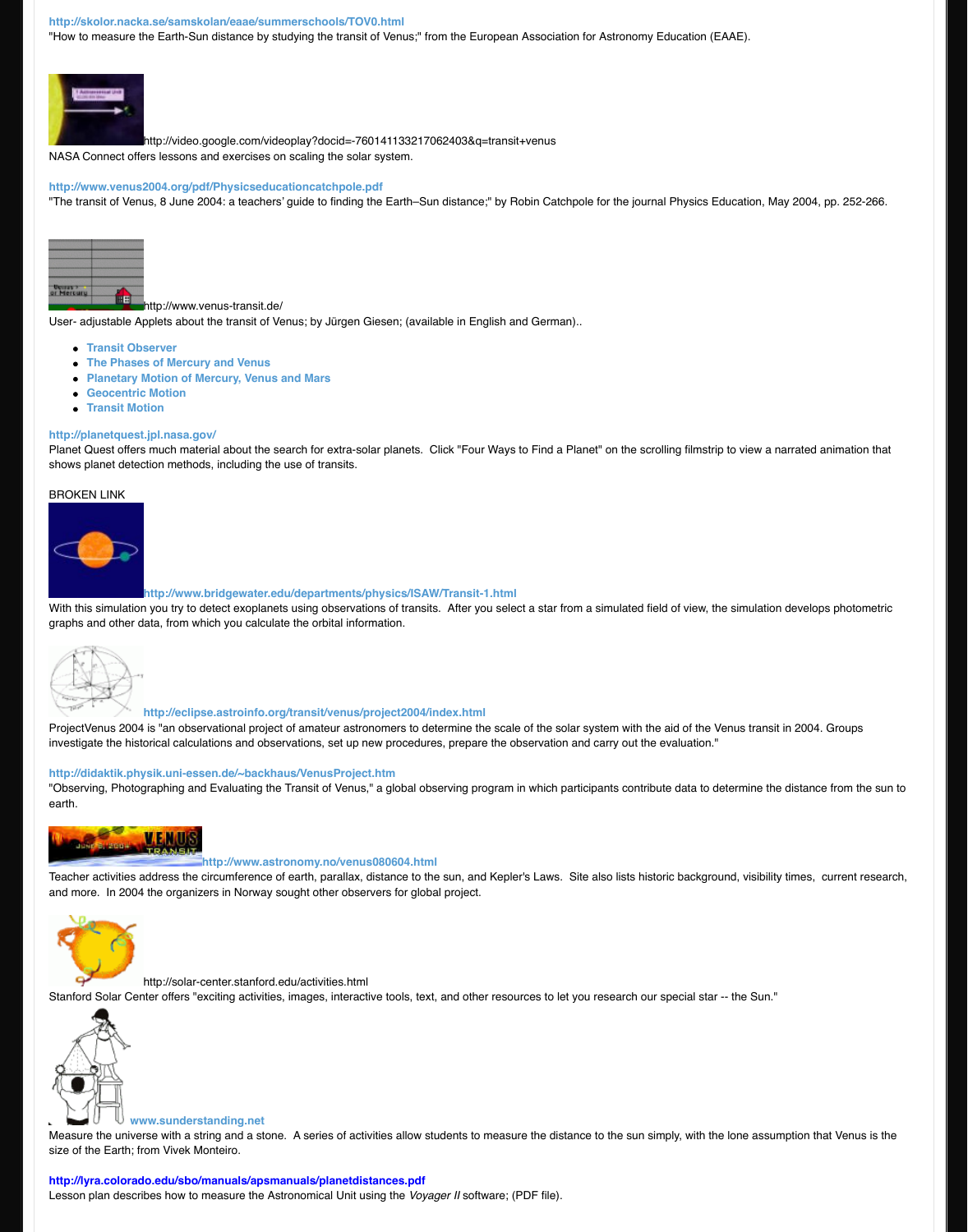[the date of online p](http://www.transitofvenus.org/education/teacher-resources/172-links-teacher-resources)ublication. See **This Month's Papers**. [April 28, 2004]



**[http://www.astrocappella.com/ac](http://analyzer.depaul.edu/paperplate/transit.htm)tivities/**

*Meet the Neighbors: Planets Around Nearby Stars* is an AstroCappella lesson plan to accompany their so dimming caused by a transit; determine a planet's radius and orbital distance from transit data; and compa ( PDF file).

#### **http://www.phys.uu.nl/~vgent/venus/venustransitbib.htm**

Extensive bibliography of original sources relating to transits of Venus, with links to many of the original pu



### **history/2004/216-poster-by-six-year-old**

Poster by a 6-year old shows her explanation of the transit of Venus.

#### **http://www.exploratorium.edu/venus/teacher.html**

"Activities, based on common questions about the transit, address a range of ages, themes, of discussion on understanding how the transit happens, why it happens so rarely, and how s planets. Included are printable documents of each activity, in both Word and PDF formats." F



#### **http://solarstormwatch.com**

Don't just look at the sun (with filte[rs\). Now you can track](http://www.iop.org/EJ/toc/-ff30=all/-ffissn=0031-9120) and plot explosions on the sun to give astronaut Conduct valuable research by joining the scientists of Solar Stormwatch.



## **http://www.planethunters.org**

[Actually find new planets orbiting distant stars using the data](http://www.astrocappella.com/activities/) from the Kepler mission. Participants steer aste in a light curve. From Planet Hunters.

**http://isaac.exploratorium.edu/~pauld/Venus/TransitOfVenus.pdf** [Make a scale model of the Venus Transit; from the Explorator](http://www.phys.uu.nl/%7Evgent/venus/venustransitbib.htm)ium.

#### **http://www.mykepler.com/**

MyKepler is an educational program with a vision to involve 3,000 schools (1,000 in the USA) in the tracki [like planets in the c](http://www.transitofvenus.org/education/teacher-resources/172-links-teacher-resources)lose Milky Way proximity.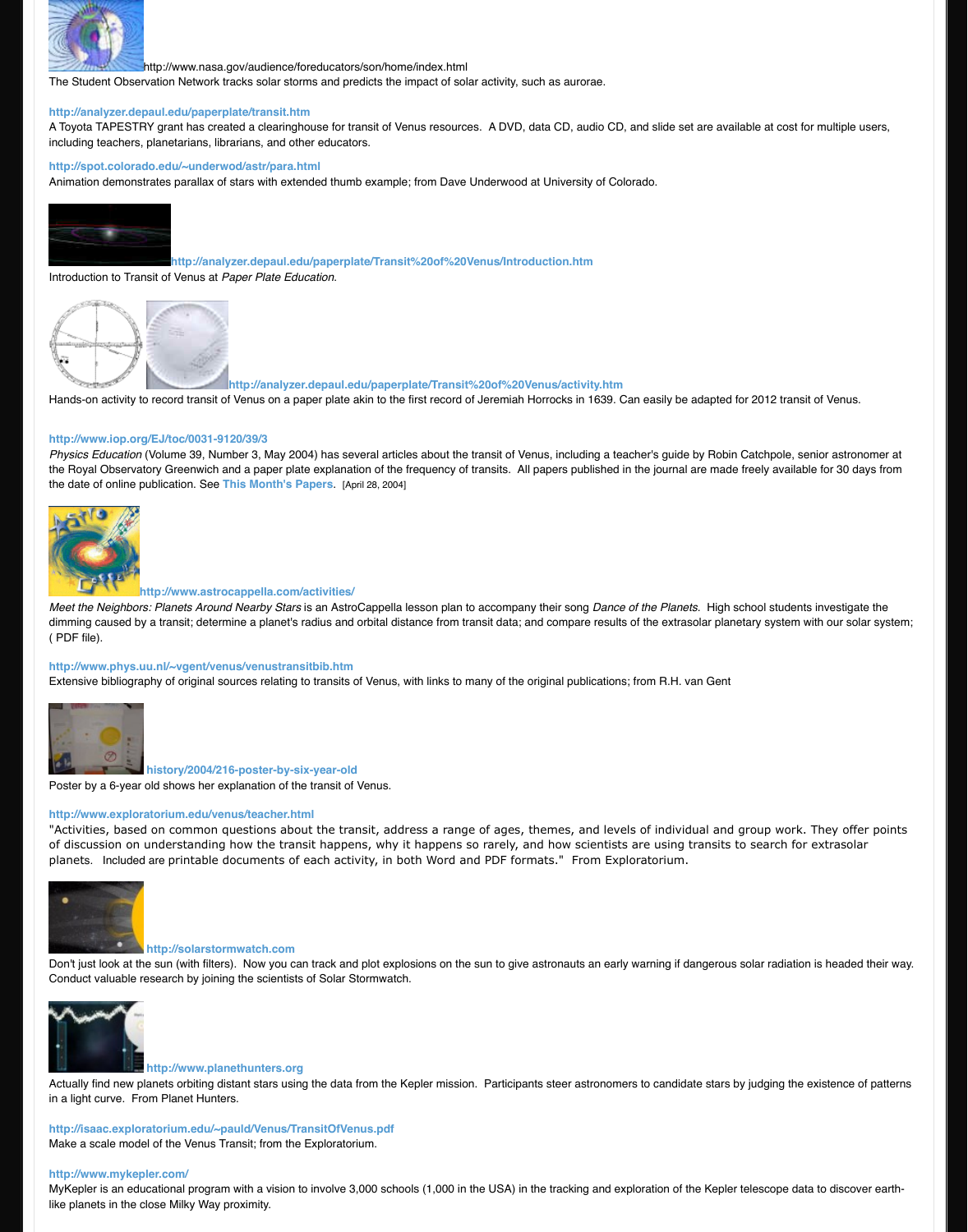**Transit of Venus** on **Prezi**

# Create Your Own Stained Glass Window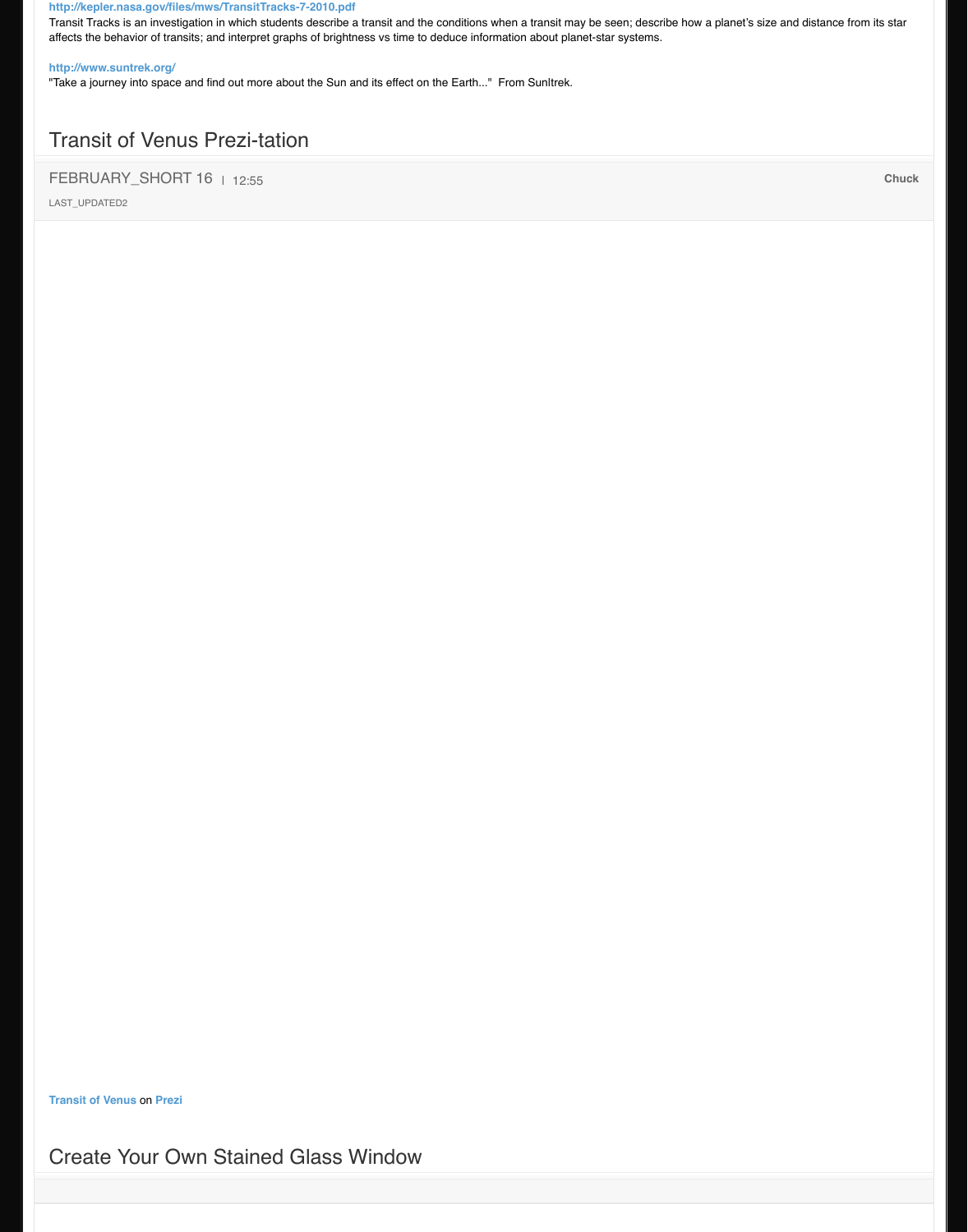The inaugural issue from January 2012 sets the stage for everyone who notices the bright object in the we the celestial dynamics unfold over time. The 2012 transit of Venus experience begins well before June 5 or

"I'm concerned that most people never even bother to notice Venus, even when it's blazing bright as the e beforehand, and learn a bit about its synodic cycle. This way, they can spot Venus in evening sky through Then when they see the actual transit in June, they have some context and hopefully more appreciation for

High quality illustrations are evident in the *free preview* of the *Celestial Almanack*[, and when you dow](http://www.transitofvenus.org/education/teacher-resources/152-create-your-own-stained-glass-window)nload much that satisfies for \$3.00. Stellar activities...

**Read more: The Sky for Homeschoolers & Beyond**

# Program: Transit of Venus



**http://analyzer.depaul.edu/paperplate/transit.htm**

The *Transit of Venus* program features a combined DVD and data CD set, an audio CD

**Read more: Program: Transit of Venus**

# Books



http://www.amazon.co.uk/exec/obidos/ASIN/0954101308/davesmiscella-21/202-516 Book: *The Transit of Venus: The Quest to [Find the True](http://www.currclick.com/product_info.php?products_id=66577) Distance of the Sun, by David Sellers; ISBN: 0954* **http://homepage.ntlworld.com/magavelda/ds/venus/ven\_ch\_frames.htm**.